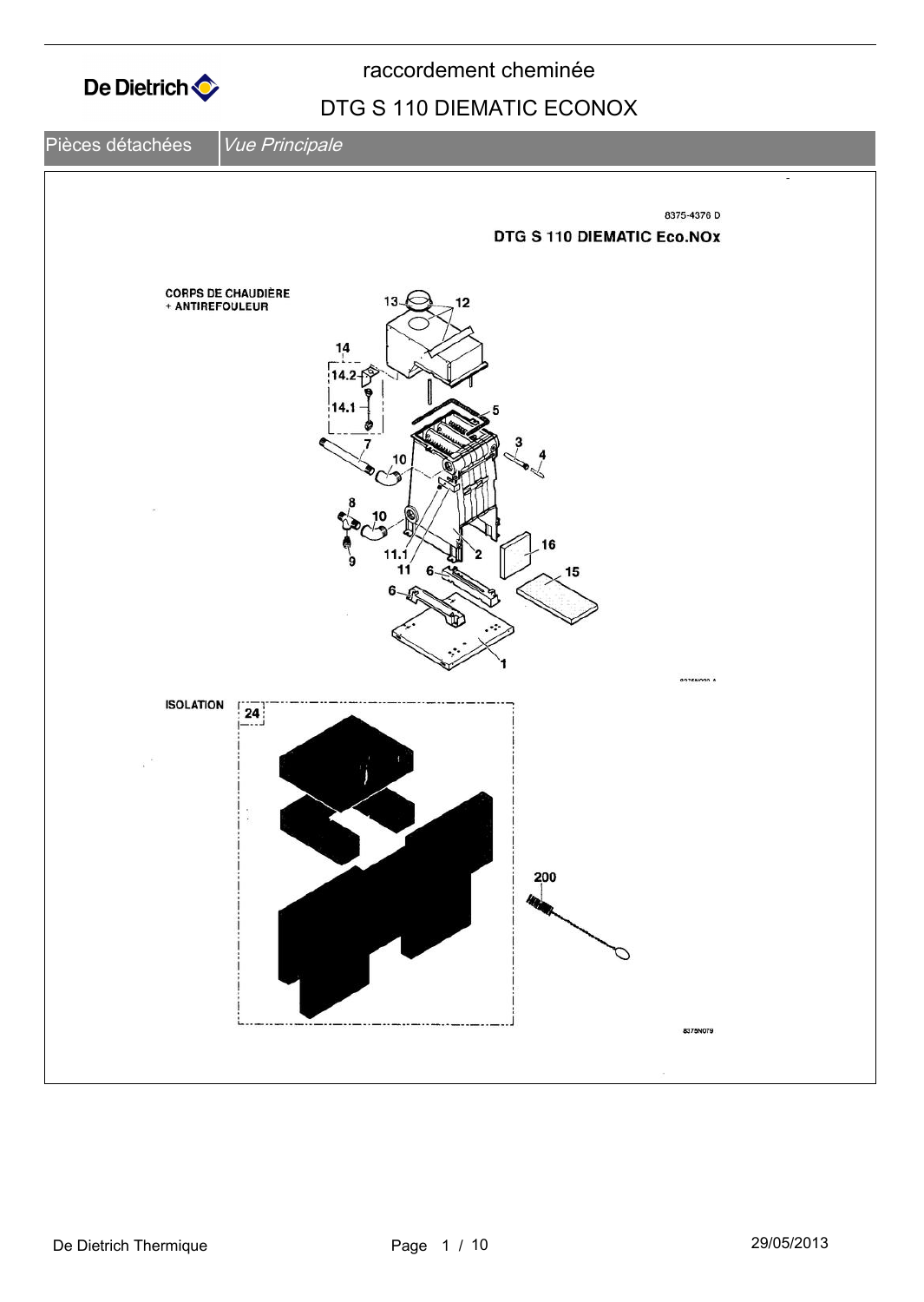

| Réf.           | Référence | <b>Description</b>                   | Qté          | Tarif          | Remarques |
|----------------|-----------|--------------------------------------|--------------|----------------|-----------|
| 1              | 83758909  | SOCLE COMPLET 3EL                    | $\mathbf{1}$ | Nous consulter |           |
| $\mathbf{1}$   | 83758572  | SOCLE COMPLET 10EL                   | 1            | Nous consulter |           |
| 1              | 83758914  | SOCLE COMPLET 8 EL                   | $\mathbf 1$  | Nous consulter |           |
| $\mathbf{1}$   | 83758910  | SOCLE COMPLET 4EL                    | $\mathbf{1}$ | Nous consulter |           |
| 1              | 83758571  | SOCLE COMPLET 9EL                    | 1            | Nous consulter |           |
| $\mathbf{1}$   | 83758911  | SOCLE COMPLET 5EL                    | $\mathbf{1}$ | Nous consulter |           |
| 1              | 83758912  | SOCLE 6EL                            | $\mathbf{1}$ | Nous consulter |           |
| $\mathbf{1}$   | 83758913  | <b>SOCLE COMPLET 7EL</b>             | 1            | Nous consulter |           |
| 2              | 83758915  | <b>CORPS CHAUDIERE ASS.3EL</b>       | 1            | 522,00 €       |           |
| $\overline{2}$ | 83758579  | <b>CORPS CHAUDIERE ASS.9EL</b>       | $\mathbf{1}$ | 1498,00 €      |           |
| 2              | 83758916  | CORPS CHAUDIERE ASS. 4EL             | $\mathbf{1}$ | 767,00 €       |           |
| $\overline{2}$ | 83758919  | <b>CORPS CHAUDIERE ASS. 7EL</b>      | 1            | 1213,00 €      |           |
| $\overline{2}$ | 83758920  | CORPS CHAUDIERE ASS. 8EL             | 1            | 1354,00 €      |           |
| $\overline{2}$ | 83758580  | <b>CORPS CHAUDIERE ASS.10EL</b>      | $\mathbf{1}$ | Nous consulter |           |
| $\overline{2}$ | 83758917  | <b>CORPS CHAUDIERE ASS, 5EL</b>      | 1            | 928,00 €       |           |
| $\overline{2}$ | 83758918  | <b>CORPS CHAUDIERE ASS. 6EL</b>      | $\mathbf{1}$ | 1072,00 €      |           |
| 3              | 95365611  | DOIGT DE GANT 1/2"-LG160             | 1            | 14,60 €        |           |
| $\overline{4}$ | 95365613  | SEPARATEUR DE DOIGT DE GANT          | $\mathbf{1}$ | 2,50 €         |           |
| 5              | 95046128  | JOINT VERRANE D10 (1M)               | $\mathbf{1}$ | 3,50€          |           |
| 6              | 83750004  | <b>REHAUSSE POUR CORPS</b>           | $\mathbf{1}$ | 18,10 €        |           |
| 7              | 97549595  | TUBE EAU DEPART PEINT                | 1            | 7,40 €         |           |
| 8              | 97549596  | TUBE EAU RETOUR PEINT                | $\mathbf{1}$ | 20,70 €        |           |
| 9              | 85000022  | ROBINET VIDANGE                      | 1            | 18,20 €        |           |
| 10             | 94920297  | COUDE M-F A4 1"                      | $\mathbf{1}$ | 6,10 €         |           |
| 11             | 83758048  | EQUERRE DE FIXATION                  | 1            | 2,60 €         |           |
| 11.1           | 95890434  | ECROU THIBLOC HM8 CRANTE             | $\mathbf{1}$ | $0,62 \in$     |           |
| 12             | 83758791  | ANTIREFOULEUR COMPLET 3EL            | 1            | 221,00 €       |           |
| 12             | 83758626  | ANTIREFOULEUR CPL 10EL               | $\mathbf{1}$ | 281,00 €       |           |
| 12             | 83758792  | ANTIREFOULEUR COMPLET 4EL            | $\mathbf{1}$ | Nous consulter |           |
| 12             | 83758793  | ANTIREFOULEUR COMPLET 5EL            | $\mathbf{1}$ | 232,00 €       |           |
| 12             | 83758794  | ANTIREFOULEUR COMPLET 6EL            | 1            | 241,00 €       |           |
| 12             | 83758795  | ANTIREFOULEUR COMPLET 7EL            | $\mathbf{1}$ | 248,00 €       |           |
| 12             | 83758625  | ANTIREFOULEUR CPL 9EL                | 1            | 269,00 €       |           |
| 12             | 83758796  | ANTIREFOULEUR COMPLET 8EL            | $\mathbf{1}$ | 256,00 €       |           |
| 13             | 97581501  | BUSE D.110/111                       | 1            | 7,30 €         |           |
| 13             | 97581500  | <b>BUSE D.153</b>                    | $\mathbf{1}$ | 11,00 €        |           |
| 13             | 97581497  | BUSE D.180                           | 1            | 13,80 €        |           |
| 13             | 97581499  | <b>BUSE D.125</b>                    | $\mathbf{1}$ | $9,80 \in$     |           |
| 14             | 83758999  | THERMOSTAT ANTIREFOULEUR 85° CONTACT | 1            | 60,20 €        |           |
| 14             | 83758637  | THERMOSTAT ANTIREFOULEUR 85° CONTAC' | $\mathbf{1}$ | 43,70 €        |           |
| 14.1           | 83754941  | CIRCUIT ELECTRIQUE T.A-F.            | 1            | 15,60 €        |           |
| 14.1           | 83754958  | CIRC.ELECTR.T.A-F. 9-10EL            | $\mathbf{1}$ | 29,90 €        |           |
| 14.2           | 83758077  | <b>EQUERRE DE FIXATION</b>           | 1            | 2,20 €         |           |
| 15             | 97550513  | <b>ISOLATION SOUS BRUL.3EL</b>       | $\mathbf{1}$ | $3,30 \in$     |           |
| 15             | 97550515  | <b>ISOLATION SOUS BRUL.5EL</b>       | 1            | 6,80 €         |           |
| 15             | 97550516  | <b>ISOLATION SOUS BRUL.6EL</b>       | $\mathbf{1}$ | $8,95 \in$     |           |
| 15             | 97550517  | <b>ISOLATION SOUS BRUL.7EL</b>       | 1            | $9,15 \in$     |           |
| 15             | 97550518  | <b>ISOLATION SOUS BRUL.8EL</b>       | $\mathbf{1}$ | 11,00 €        |           |
| 15             | 97550514  | <b>ISOLATION SOUS BRUL.4EL</b>       | $\mathbf{1}$ | 4,45 €         |           |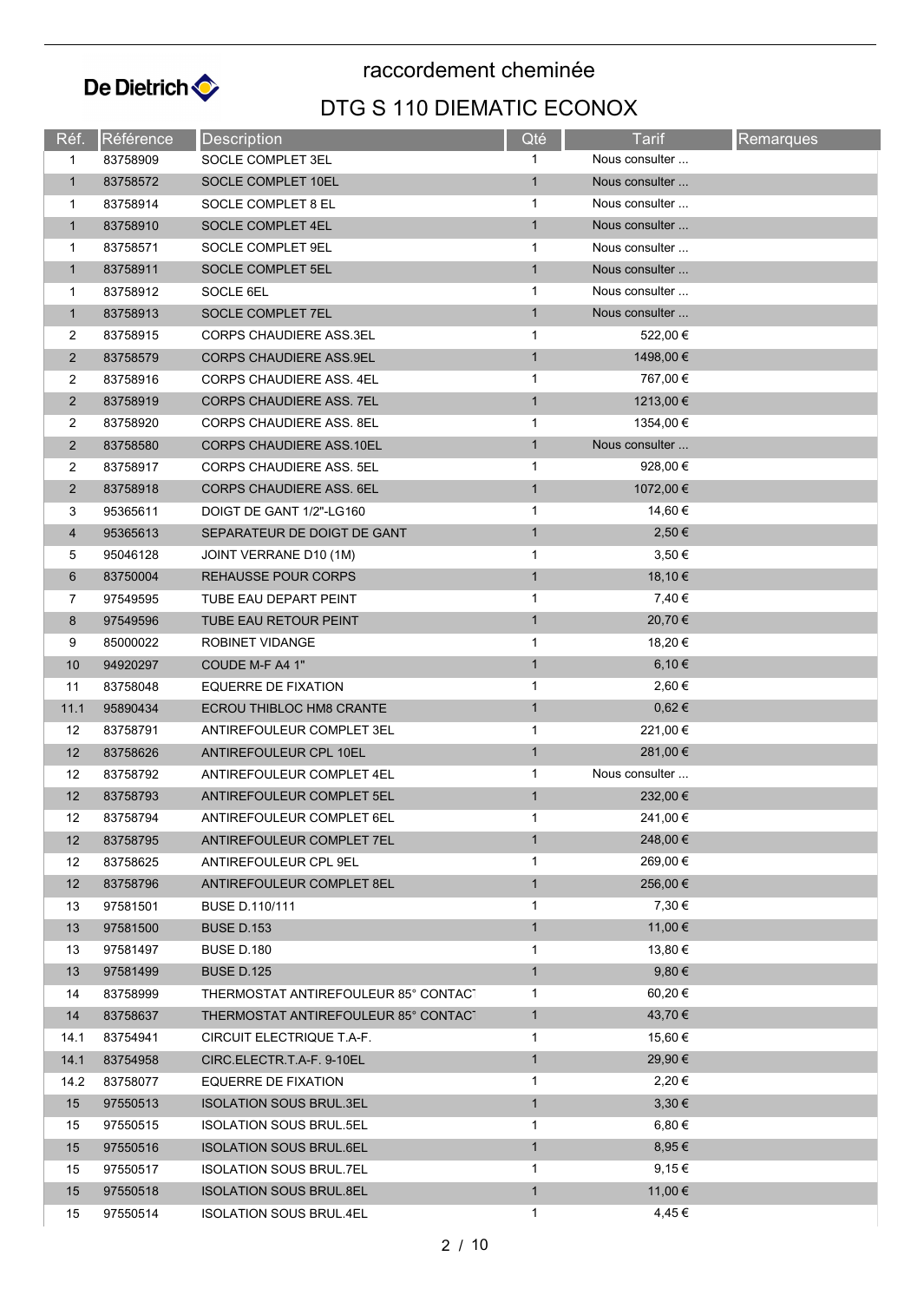

| 15  | 97550519 | <b>ISOLATION SOUS BRUL.9EL</b>    |                | 11,10 €        |  |
|-----|----------|-----------------------------------|----------------|----------------|--|
| 15  | 97550512 | <b>ISOLATION SOUS BRULEUR 10</b>  |                | 12,20 €        |  |
| 16  | 94229203 | <b>ISOLATION ARRIERE 3EL</b>      | 1              | 25,40 €        |  |
| 16  | 94229207 | <b>ISOLATION ARRIERE 7EL</b>      | 1              | 28,80 €        |  |
| 16  | 94229208 | <b>ISOLATION ARRIERE 8EL</b>      | $\mathbf{1}$   | 30,70 €        |  |
| 16  | 94229212 | <b>ISOLATION ARRIERE 9EL</b>      | 1              | 32,10 €        |  |
| 16  | 94229213 | <b>ISOLATION ARR.10EL</b>         | $\mathbf{1}$   | Nous consulter |  |
| 16  | 94229204 | <b>ISOLATION ARRIERE 4EL</b>      | 1              | 26,60 €        |  |
| 16  | 94229205 | <b>ISOLATION ARRIERE 5EL</b>      | 1              | 27,80 €        |  |
| 16  | 94229206 | <b>ISOLATION ARRIERE 6EL</b>      | 1              | 28,40 €        |  |
| 24  | 83758927 | <b>ISOLATION CORPS CPLTE 3EL</b>  | $\overline{1}$ | 59,20 €        |  |
| 24  | 83758928 | <b>ISOLATION CORPS CPLTE 4EL</b>  | 1              | 63,60 €        |  |
| 24  | 83758929 | <b>ISOLATION CORPS CPLTE 5EL</b>  | 1              | 68,00 €        |  |
| 24  | 83758930 | <b>ISOLATION CORPS CPLTE 6EL</b>  | 1              | 71,90 €        |  |
| 24  | 83758932 | <b>ISOLATION CORPS CPLTE 8EL</b>  | $\mathbf{1}$   | 80,70 €        |  |
| 24  | 83758931 | <b>ISOLATION CORPS CPLTE 7EL</b>  |                | 73,50 €        |  |
| 24  | 83758583 | <b>ISOLATION CORPS CPLTE 9EL</b>  | $\mathbf{1}$   | 81,70 €        |  |
| 24  | 83758584 | <b>ISOLATION CORPS CPLTE 10EL</b> | 1              | 82,10 €        |  |
| 200 | 96960227 | BROSSE NYLON 44 X 11 LG.500       |                | 4,10 €         |  |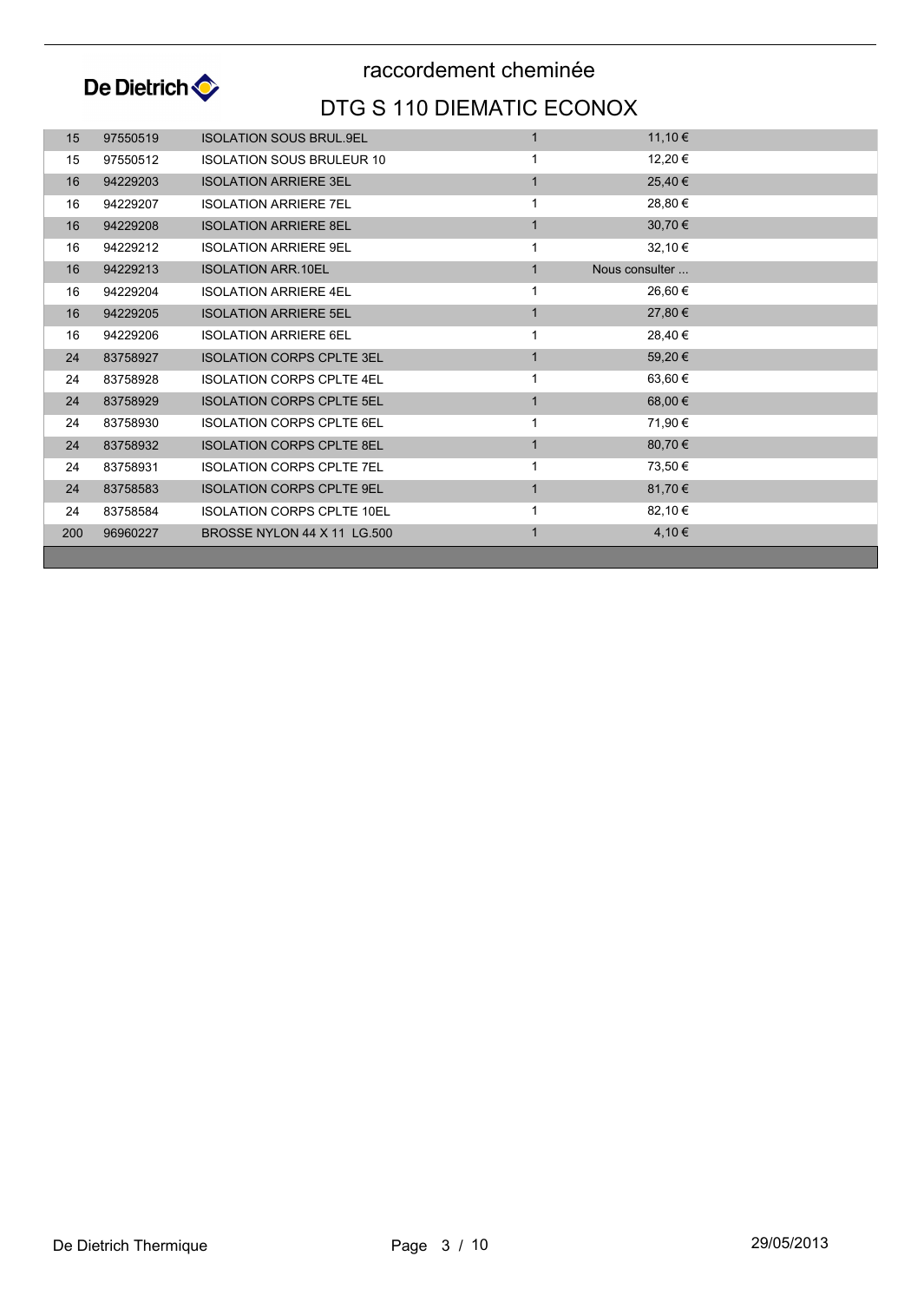



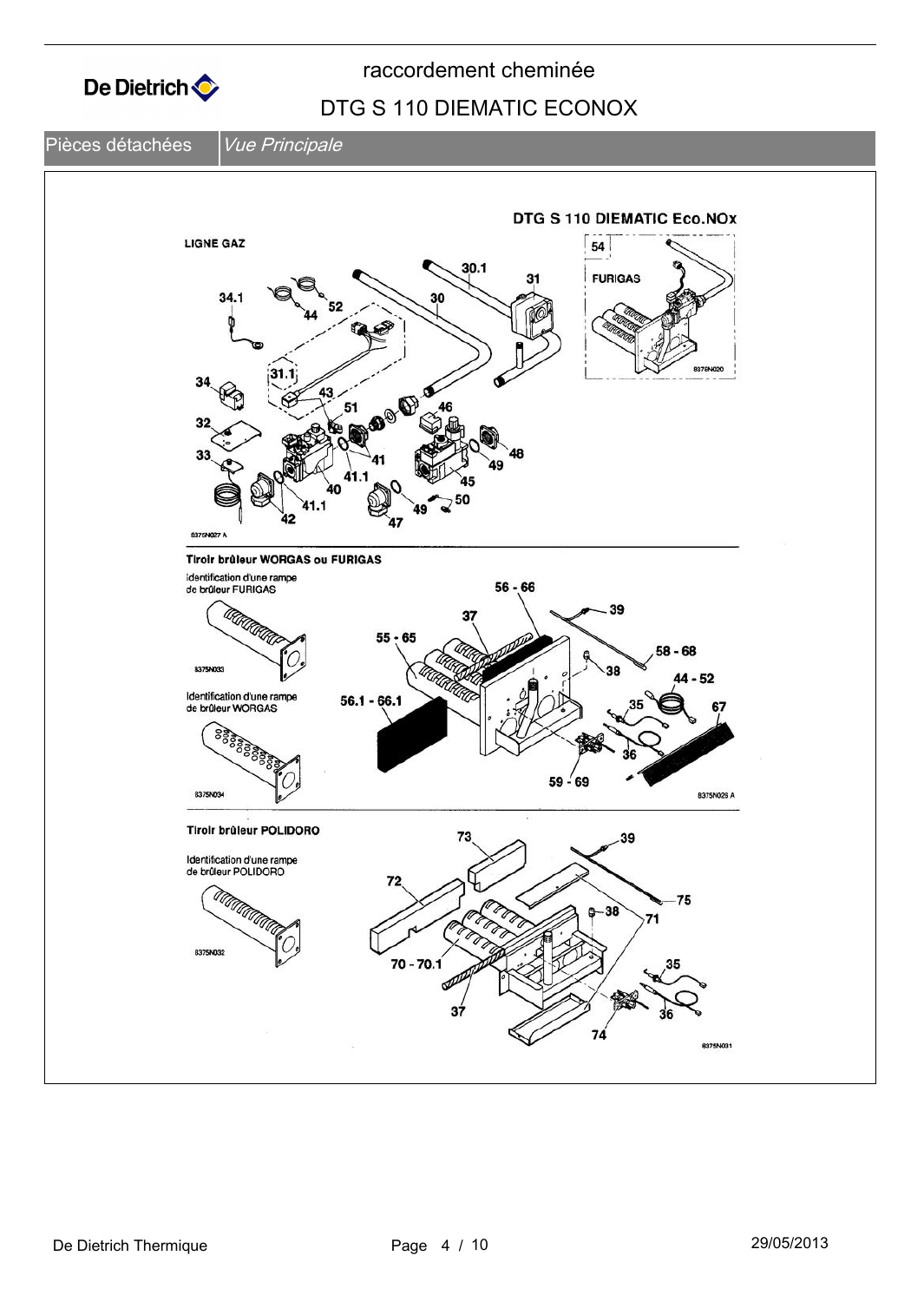

| Réf.        | Référence | Description                              | Qté          | Tarif                     | <b>Remarques</b> |
|-------------|-----------|------------------------------------------|--------------|---------------------------|------------------|
| 0           | 83757791  | KIT DE CONVERS.GN 3EL                    | 1            | 51,00 €                   |                  |
| $\mathbf 0$ | 83757792  | KIT DE CONVERS.GN 4EL                    | $\mathbf{1}$ | 55,10€                    |                  |
| 0           | 83757793  | KIT DE CONVERS.GN 5EL                    | $\mathbf{1}$ | 59,20 €                   |                  |
| $\mathbf 0$ | 83757794  | KIT DE CONVERS.GN 6EL                    | $\mathbf{1}$ | 63,00 €                   |                  |
| 0           | 83757795  | KIT DE CONVERS.GN 7EL                    | 1            | 66,80 €                   |                  |
| $\mathbf 0$ | 83757796  | KIT DE CONVERS. GN 8EL                   | $\mathbf{1}$ | 71,40 €                   |                  |
| 0           | 83758561  | JEU INJECTEURS G.N. 3EL                  | $\mathbf{1}$ | 26,30 €                   |                  |
| $\mathbf 0$ | 83758562  | JEU INJECTEURS G.N. 4EL                  | $\mathbf{1}$ | 31,70 €                   |                  |
| 0           | 83758563  | JEU INJECTEURS G.N. 5EL                  | $\mathbf{1}$ | 36,00 €                   |                  |
| $\mathbf 0$ | 83758564  | JEU INJECTEURS G.N. 6EL                  | $\mathbf{1}$ | 41,10 €                   |                  |
| 0           | 83758565  | JEU INJECTEURS G.N. 7EL                  | $\mathbf{1}$ | 45,40 €                   |                  |
| $\mathbf 0$ | 83758566  | <b>JEU INJECTEURS G.N. 8EL</b>           | $\mathbf{1}$ | 49,60 €                   |                  |
| 0           | 83758638  | JEU INJECTEURS G.N. 9EL                  | 1            | 51,80 €                   |                  |
| $\mathbf 0$ | 83758639  | JEU INJECTEURS G.N. 10EL                 | $\mathbf{1}$ | 55,50 €                   |                  |
| 30          | 97549425  | TUBE DARRIVEE GAZ 1/2"                   | $\mathbf{1}$ | 17,60 €                   |                  |
| 30          | 97549614  | TUBE ARRIVEE GAZ 4-5-6EL                 | $\mathbf{1}$ | 19,80 €                   |                  |
| 30          | 97549611  | TUBE ARRIVEE GAZ 7-8EL                   | 1            | 25,30 €                   |                  |
| 30.1        | 97549554  | TUBE ARRIVEE GAZ 9-10EL 3/4"             | $\mathbf{1}$ | 74,50 €                   |                  |
| 31          | 97580612  | PRESSOST.G.DWG50 81214737                | $\mathbf{1}$ | 214,00 €                  |                  |
| 31.1        | 83754960  | <b>CIRCUIT BLOC REGUL+PSG</b>            | $\mathbf{1}$ | Nous consulter            |                  |
| 32          | 83758174  | SUPPORT ALLUMEUR ET T.S                  | $\mathbf{1}$ | 4,55 €                    |                  |
| 33          | 95363366  | THERMOSTAT DE SECURITE 105°              | $\mathbf{1}$ | 24,90 €                   |                  |
| 34          | 84064820  | ALLUMEUR ANSTOSS CPL.                    | $\mathbf{1}$ | 27,30 €                   |                  |
| 34.1        | 83754940  | FIL MASSE TRANSFO.ALLUM.                 | $\mathbf{1}$ | Nous consulter            |                  |
| 35          | 95332801  | ELECTRODE ALLUMAGE                       | $\mathbf{1}$ | 6,60 $\epsilon$           |                  |
| 36          | 95365347  | THERMOCOUPLE LG.600                      | $\mathbf{1}$ | 7,40 €                    |                  |
| 37          | 95046115  | <b>JOINT THERMOCORD (1M)</b>             | 1            | 11,60 €                   |                  |
| 38          | 95360220  | PRISE DE PRESSION FURIGAS                | $\mathbf{1}$ | 3,30€                     |                  |
| 39          | 97580202  | BICONE D6                                | $\mathbf{1}$ | 2,40 €                    |                  |
| 40          | 83758529  | VANNE GAZ NOVASIT 3EL - 0820-056 + COUDE | $\mathbf{1}$ | 252,00 €                  |                  |
| 40          | 83758530  | VANNE GAZ NOVASIT 4A6EL - 0820-056 + RAC | 1            | 252,00 €                  |                  |
| 40          | 95365272  | VANNE GAZ NOVASIT 1/2" - 0820-056        | $\mathbf{1}$ | 204,00 €                  |                  |
| 41          | 97549230  | BRIDE DROITE 3/4"+JT+VIS SIT             | $\mathbf{1}$ | Nous consulter            |                  |
| 41.1        | 95365374  | <b>JOINT TORIQUE</b>                     | $\mathbf{1}$ | 1,10 €                    |                  |
|             |           |                                          | 1            | 11,90 €                   |                  |
| 42          | 97549224  | <b>BRIDE COUDEE 1/2" SIT</b>             |              |                           |                  |
| 42          | 97549229  | BRIDE COUDEE 3/4"+JT+VIS SIT             | $\mathbf{1}$ | 15,00 €<br>Nous consulter |                  |
| 43          | 83754933  | CIRCUIT BLOC REGUL.SIT                   | $\mathbf 1$  | 30,80 €                   |                  |
| 43          | 83754934  | CIRCUIT BLOC REGUL.HONEYW                | $\mathbf{1}$ |                           |                  |
| 44          | 83754943  | FIL LIAISON TS-THERMOC. (VANNE SIT)      | 1            | $3,10 \in$                |                  |
| 44          | 83754942  | FIL LIAISON TS-THERMOC.(VANNE HONEUWE    | $\mathbf{1}$ | Nous consulter            |                  |
| 45          | 83758751  | VANNE GAZ HONEYW.1/2" CPL HO V4600C103   | 1            | 222,00 €                  |                  |
| 45          | 83758531  | VANNE GAZ HONEYWELL 4A6EL V4600C1037E    | $\mathbf{1}$ | 252,00 €                  |                  |
| 45          | 95361533  | VANNE GAZ HO V4600C1037B                 | $\mathbf 1$  | 190,00 €                  |                  |
| 46          | 95365249  | COUVERCLE BLOC GAZ HO                    | $\mathbf{1}$ | 2,80€                     |                  |
| 47          | 97580630  | BRIDE DEQUERRE 1/2"                      | $\mathbf{1}$ | 7,60 €                    |                  |
| 47          | 97549227  | <b>BRIDE EQUERRE 3/4"</b>                | $\mathbf{1}$ | 10,00 €                   |                  |
| 48          | 97549228  | BRIDE DROITE 3/4" HONEYW.                | $\mathbf{1}$ | 10,00 €                   |                  |
| 49          | 97580632  | <b>JOINT TORIQUE</b>                     | $\mathbf{1}$ | 2,05€                     |                  |
| 50          | 95365252  | DERIVATION THERMOCOUPLE                  | 1            | 1,30 €                    |                  |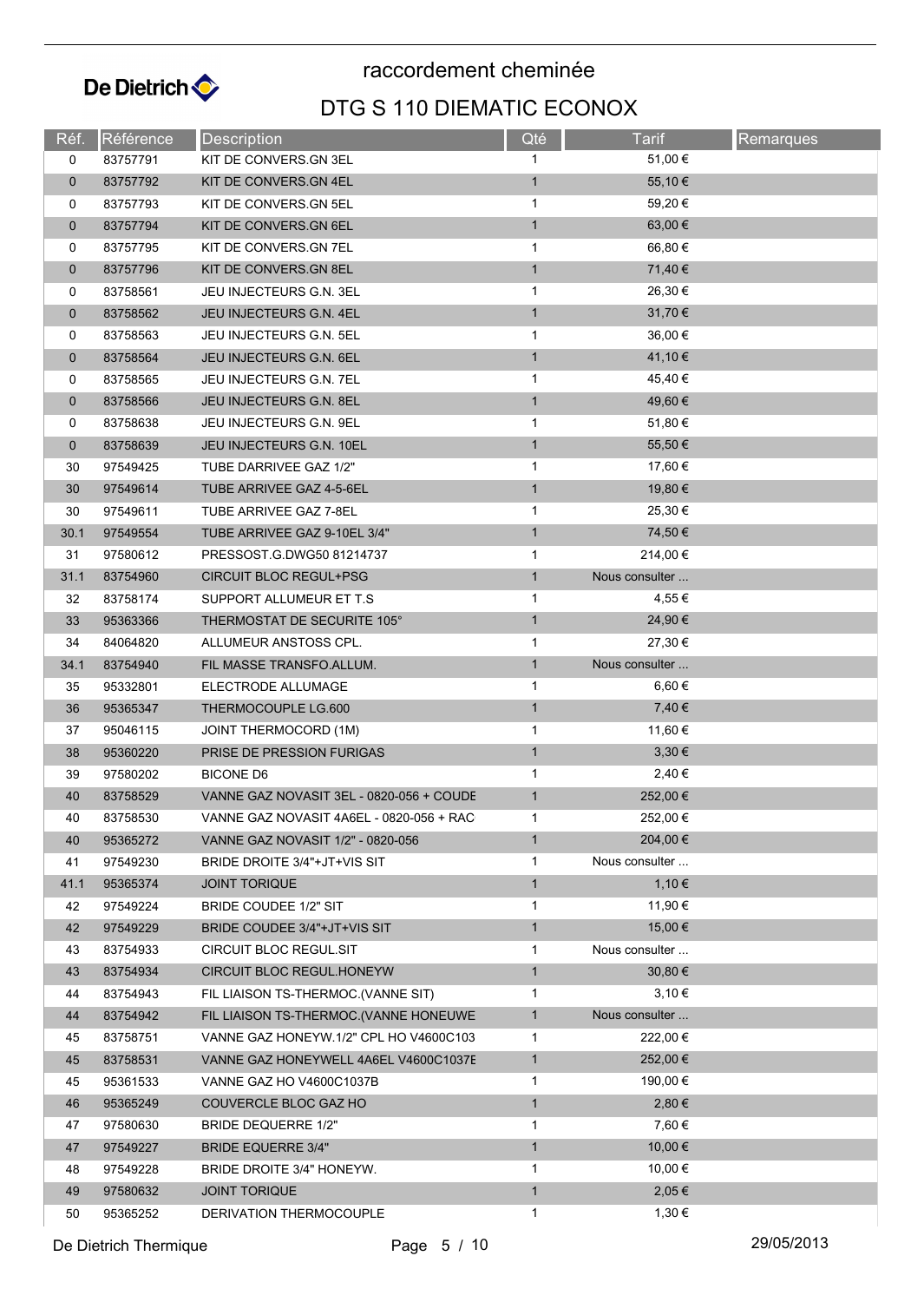

## DTG S 110 DIEMATIC ECONOX raccordement cheminée

| 50   | 95365252 | DERIVATION THERMOCOUPLE                   | $\mathbf{1}$ | 1,30 €         |  |
|------|----------|-------------------------------------------|--------------|----------------|--|
| 50   | 97580640 | DERIVATION THERMOCOUPLE HO                | 1            | 5,35 €         |  |
| 51   | 84064819 | INTERRUPTEUR ALLUM.TRANSF                 | $\mathbf{1}$ | 45,80 €        |  |
| 54   | 83758594 | <b>CIRCUIT GAZ COMPLET 3EL</b>            | $\mathbf{1}$ | Nous consulter |  |
| 54   | 83758595 | <b>CIRCUIT GAZ COMPLET 4EL</b>            | $\mathbf{1}$ | Nous consulter |  |
| 54   | 83758666 | CIRCUIT GAZ COMPLET 10EL                  | 1            | Nous consulter |  |
| 54   | 83758597 | CIRCUIT GAZ COMPLET 6EL                   | $\mathbf{1}$ | Nous consulter |  |
| 54   | 83758665 | CIRCUIT GAZ COMPLET 9EL                   | 1            | Nous consulter |  |
| 54   | 83758596 | <b>CIRCUIT GAZ COMPLET 5EL</b>            | $\mathbf{1}$ | Nous consulter |  |
| 54   | 83758598 | <b>CIRCUIT GAZ COMPLET 7EL</b>            | 1            | Nous consulter |  |
| 54   | 83758599 | <b>CIRCUIT GAZ COMPLET 8EL</b>            | $\mathbf{1}$ | Nous consulter |  |
| 55   | 83758600 | <b>TIROIR BRUL FURIGAS 3EL</b>            | 1            | 255,00 €       |  |
| 55   | 83758601 | TIROIR BRUL.FURIGAS 4EL                   | $\mathbf{1}$ | 310,00 €       |  |
| 55   | 83758602 | TIROIR BRUL.FURIGAS 5EL                   | $\mathbf{1}$ | 354,00 €       |  |
| 55   | 83758603 | <b>TIROIR BRUL FURIGAS 6EL</b>            | $\mathbf{1}$ | 414,00 €       |  |
| 55   | 83758610 | <b>TIROIR BRUL FURIGAS 9EL</b>            | 1            | 610,00 €       |  |
| 55   | 83758611 | <b>TIROIR BRUL FURIGAS 10EL</b>           | $\mathbf{1}$ | 667,00 €       |  |
| 55   | 83758604 | TIROIR BRUL.FURIGAS 7EL                   | 1            | 472,00 €       |  |
| 55   | 83758605 | <b>TIROIR BRUL.FURIGAS 8EL</b>            | $\mathbf{1}$ | 532,00 €       |  |
| 56   | 97550323 | <b>ISOLATION TIR.BRUL.3EL - FURIGAS</b>   | $\mathbf{1}$ | 2,80 €         |  |
| 56   | 97550324 | ISOLATION TIR.BRUL.4EL - FURIGAS          | $\mathbf{1}$ | 3,50 €         |  |
| 56   | 97550325 | <b>ISOLATION TIR.BRUL.5EL - FURIGAS</b>   | 1            | 3,80€          |  |
| 56   | 97550326 | <b>ISOLATION TIR.BRUL.6EL - FURIGAS</b>   | $\mathbf{1}$ | 4,45€          |  |
| 56   | 97550335 | ISOLATION TIR.BRUL.9EL - FURIGAS          | 1            | 6,20 €         |  |
| 56   | 97550327 | ISOLATION TIR.BRUL.7EL - FURIGAS          | $\mathbf{1}$ | 4,75€          |  |
| 56   | 97550328 | <b>ISOLATION TIR.BRUL.8EL - FURIGAS</b>   | 1            | 5,35 €         |  |
| 56   | 97550336 | <b>ISOLATION TIR.BRUL.10EL - FURIGAS</b>  | $\mathbf{1}$ | 6,50€          |  |
| 56.1 | 97550337 | ISOL.GA.TIR-BR.FU.9/10EL - FURIGAS        | 1            | 1,85 €         |  |
| 58   | 83758532 | TUBE ALIM.VEILL.NOVASIT                   | $\mathbf{1}$ | 56,50 €        |  |
| 58   | 83758533 | TUBE ALIM.VEILL.HONEYWELL                 | 1            | 47,30 €        |  |
| 59   | 83858958 | <b>VEILLEUSE COMPLETE</b>                 | $\mathbf{1}$ | 59,50€         |  |
| 65   | 83758781 | TIROIR BRUL FURIGAS 3EL EN REMPL WORG.    | 1            | 316,00 €       |  |
| 65   | 83758782 | TIROIR BRUL FURIGAS 4EL EN REMPL WORG.    | $\mathbf{1}$ | 367,00 €       |  |
| 65   | 83758783 | TIROIR BRUL.FURIGAS 5EL EN REMPL. WORC    | 1            | 417,00 €       |  |
| 65   | 83758784 | TIROIR BRUL.FURIGAS 6EL EN REMPL. WORC    | $\mathbf{1}$ | 468,00 €       |  |
| 65   | 83758785 | TIROIR BRUL FURIGAS 7EL EN REMPL. WORC    | 1            | 518,00 €       |  |
| 65   | 83758786 | TIROIR BRUL FURIGAS 8EL EN REMPL. WORC    | $\mathbf{1}$ | 568,00 €       |  |
| 65   | 83758787 | TIROIR BRUL.FURIGAS 9EL EN REMPL. WORC    | 1            | 619,00 €       |  |
| 65   | 83758788 | TIROIR BRUL FURIGAS 10EL EN REMPL. WOR    | $\mathbf{1}$ | 669,00€        |  |
| 66   | 97550303 | <b>ISOLATION TIROIR BRUL.3EL - WORGAS</b> | 1            | 2,40 €         |  |
| 66   | 97550304 | <b>ISOLATION TIROIR BRUL.4EL - WORGAS</b> | $\mathbf{1}$ | 2,50 €         |  |
| 66   | 97550310 | <b>ISOLATION TIR BRUL 10EL - WORGAS</b>   | 1            | 6,70€          |  |
| 66   | 97550305 | <b>ISOLATION TIROIR BRUL.5EL - WORGAS</b> | $\mathbf{1}$ | $3,30 \in$     |  |
| 66   | 97550306 | <b>ISOLATION TIROIR BRUL.6EL - WORGAS</b> | 1            | 3,70€          |  |
| 66   | 97550307 | <b>ISOLATION TIROIR BRUL.7EL - WORGAS</b> | $\mathbf{1}$ | 4,75€          |  |
| 66   | 97550308 | <b>ISOLATION TIROIR BRUL.8EL - WORGAS</b> | 1            | 4,45 €         |  |
| 66   | 97550309 | ISOLATION TIR.BRUL.9EL - WORGAS           | $\mathbf{1}$ | 6,20€          |  |
| 66.1 | 97550311 | ISOL.GA.TIR.BR.WO.9-10EL                  | 1            | 1,85 €         |  |
| 67   | 83758513 | GRILL.ANTI-RET.FLAMM.S113                 | $\mathbf{1}$ | 42,90 €        |  |
| 67   | 83758514 | GRILL.ANTI-RET.FLAMM.S114                 | $\mathbf 1$  | Nous consulter |  |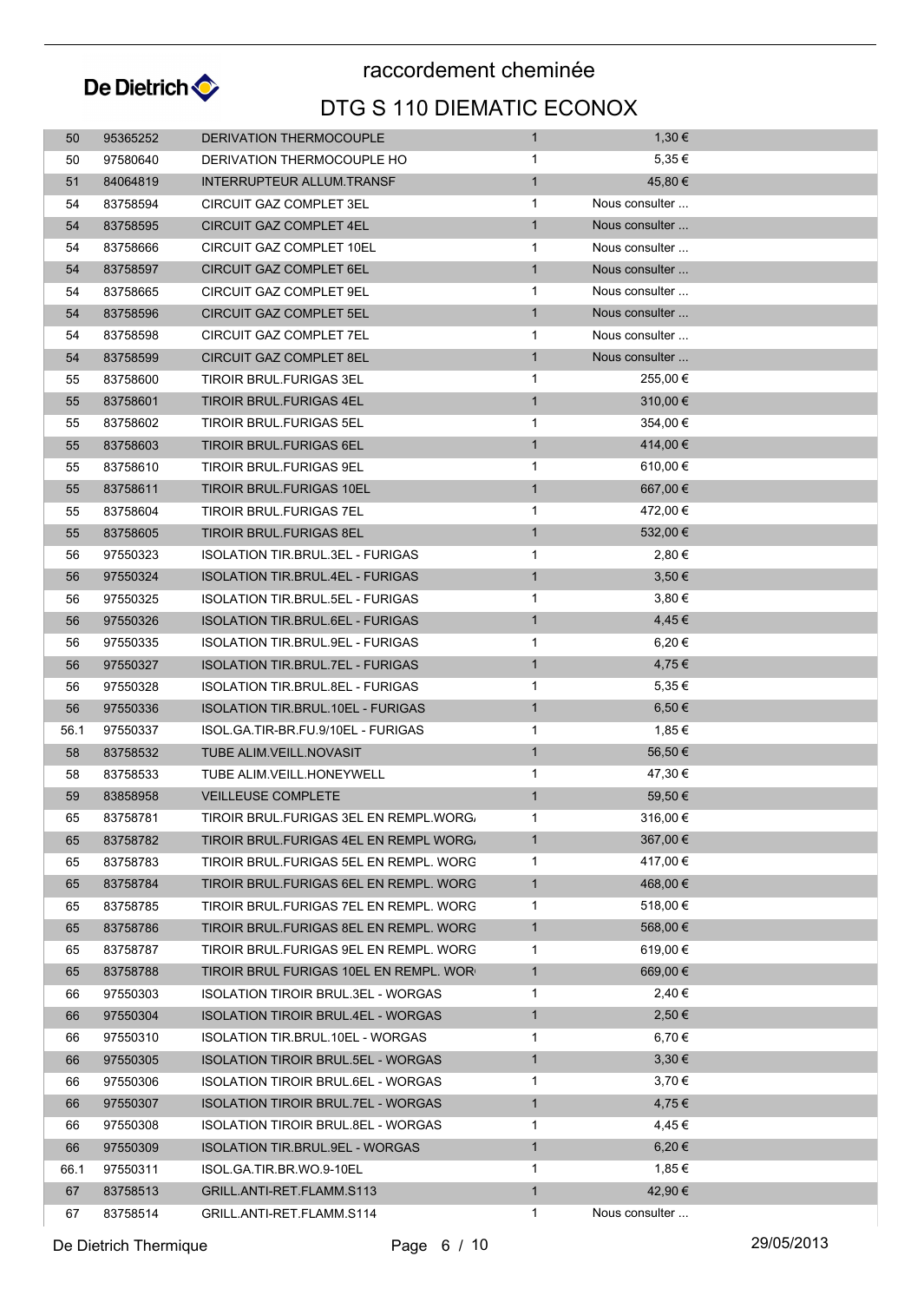

## DTG S 110 DIEMATIC ECONOX raccordement cheminée

| 67   | 83758515 | <b>GRILL.ANTI-RET.FLAMM S115</b>          | $\mathbf{1}$ | Nous consulter |  |
|------|----------|-------------------------------------------|--------------|----------------|--|
| 67   | 83758516 | GRILL.ANTI-RET.FLAMM S116                 | 1            | 49,60 €        |  |
| 67   | 83758517 | GRILL.ANTI-RET.FLAMM.S117                 | $\mathbf{1}$ | 64,90 €        |  |
| 67   | 83758592 | KIT ANTI-RETOUR FLAMME 10                 | $\mathbf{1}$ | 72,20 €        |  |
| 67   | 83758518 | GRILL.ANTI-RET.FLAMM.S118                 | $\mathbf{1}$ | 64,90 €        |  |
| 67   | 83758591 | KIT ANTI-RETOUR FLAMME 9E                 | $\mathbf{1}$ | 72,20 €        |  |
| 68   | 83758532 | TUBE ALIM.VEILL.NOVASIT                   | $\mathbf{1}$ | 56,50€         |  |
| 68   | 83758533 | TUBE ALIM VEILL HONEYWELL                 | $\mathbf{1}$ | 47,30 €        |  |
| 69   | 83758519 | <b>VEILLEUSE COMPLETE</b>                 | $\mathbf{1}$ | 101,00 €       |  |
| 70   | 83758667 | ENS. TIROIR BRUL. POL. 3EL EN REMPL. WORG | 1            | 316,00 €       |  |
| 70   | 83758672 | ENS.TIROIR BRUL.POL.8EL EN REMPL. WORG    | $\mathbf{1}$ | 568,00 €       |  |
| 70   | 83758671 | ENS TIROIR BRUL POL 7EL EN REMPL. WORG    | $\mathbf{1}$ | 511,00 €       |  |
| 70   | 83758668 | ENS.TIROIR BRUL.POL.4EL EN REMPL. WORG    | $\mathbf{1}$ | $365,00 \in$   |  |
| 70   | 83758669 | ENS TIROIR BRUL POL 5EL EN REMPL. WORG    | 1            | 420,00 €       |  |
| 70   | 83758670 | ENS.TIROIR BRUL.POL.6EL EN REMPL. WORG    | $\mathbf{1}$ | 463,00 €       |  |
| 70.1 | 83758536 | TIROIR BRUL.POLIDORO 3EL - 2 RAMPES       | 1            | 368,00 €       |  |
| 70.1 | 83758539 | TIROIR BRUL.POLIDORO 6EL - 5 RAMPES       | $\mathbf{1}$ | 388,00 €       |  |
| 70.1 | 83758540 | TIROIR BRUL.POLIDORO 7EL - 6 RAMPES       | 1            | 475,00 €       |  |
| 70.1 | 83758541 | TIROIR BRUL.POLIDORO 8EL - 7 RAMPES       | $\mathbf{1}$ | 649,00 €       |  |
| 70.1 | 83758537 | TIROIR BRUL POLIDORO 4EL - 3 RAMPES       | $\mathbf{1}$ | 376,00 €       |  |
| 70.1 | 83758538 | TIROIR BRUL.POLIDORO 5EL - 4 RAMPES       | $\mathbf{1}$ | 384,00 €       |  |
| 71   | 83758542 | <b>ENS.PLAQUES +FIXATION 3EL</b>          | 1            | Nous consulter |  |
| 71   | 83758543 | ENS.PLAQUES +FIXATION 4EL                 | $\mathbf{1}$ | 23,40 €        |  |
| 71   | 83758544 | <b>ENS.PLAQUES +FIXATION 5EL</b>          | 1            | 26,30 €        |  |
| 71   | 83758545 | ENS.PLAQUES +FIXATION 6EL                 | $\mathbf{1}$ | 27,80 €        |  |
| 71   | 83758546 | ENS.PLAQUES +FIXATION 7EL                 | 1            | 28,70 €        |  |
| 71   | 83758547 | <b>ENS.PLAQUES +FIXATION 8EL</b>          | $\mathbf{1}$ | Nous consulter |  |
| 72   | 97550289 | ISOLAT.GA-DR.TIR.BRUL.3EL - POLIDORO      | 1            | 2,40 €         |  |
| 72   | 97550284 | ISOLAT.GA.TIR.BRUL.5EL - POLIDORO         | $\mathbf{1}$ | 2,80€          |  |
| 72   | 97550285 | ISOLAT.GA.TIR.BRUL.6-7EL - POLIDORO       | $\mathbf{1}$ | 3,40€          |  |
| 72   | 97550283 | ISOLAT.GA.TIR.BRUL.4EL - POLIDORO         | $\mathbf{1}$ | 2,50 €         |  |
| 72   | 97550286 | ISOLAT.GA.TIR.BRUL.8-9EL - POLIDORO       |              | 3,70 €         |  |
| 73   | 97550287 | ISOLAT.DR.TIR.BRUL.4A6EL - POLIDORO       | $\mathbf{1}$ | 2,40€          |  |
| 73   | 97550288 | ISOLAT.DR.TIR.BRUL.7-8EL - POLIDORO       | 1            | 2,50€          |  |
| 74   | 83858958 | <b>VEILLEUSE COMPLETE</b>                 | $\mathbf{1}$ | 59,50€         |  |
| 75   | 83758549 | TUBE ALIMENT VEILL.3EL                    | 1            | 34,60 €        |  |
| 75   | 83758550 | TUBE ALIMENT.VEILL.4A8EL                  | $\mathbf{1}$ | 35,00 €        |  |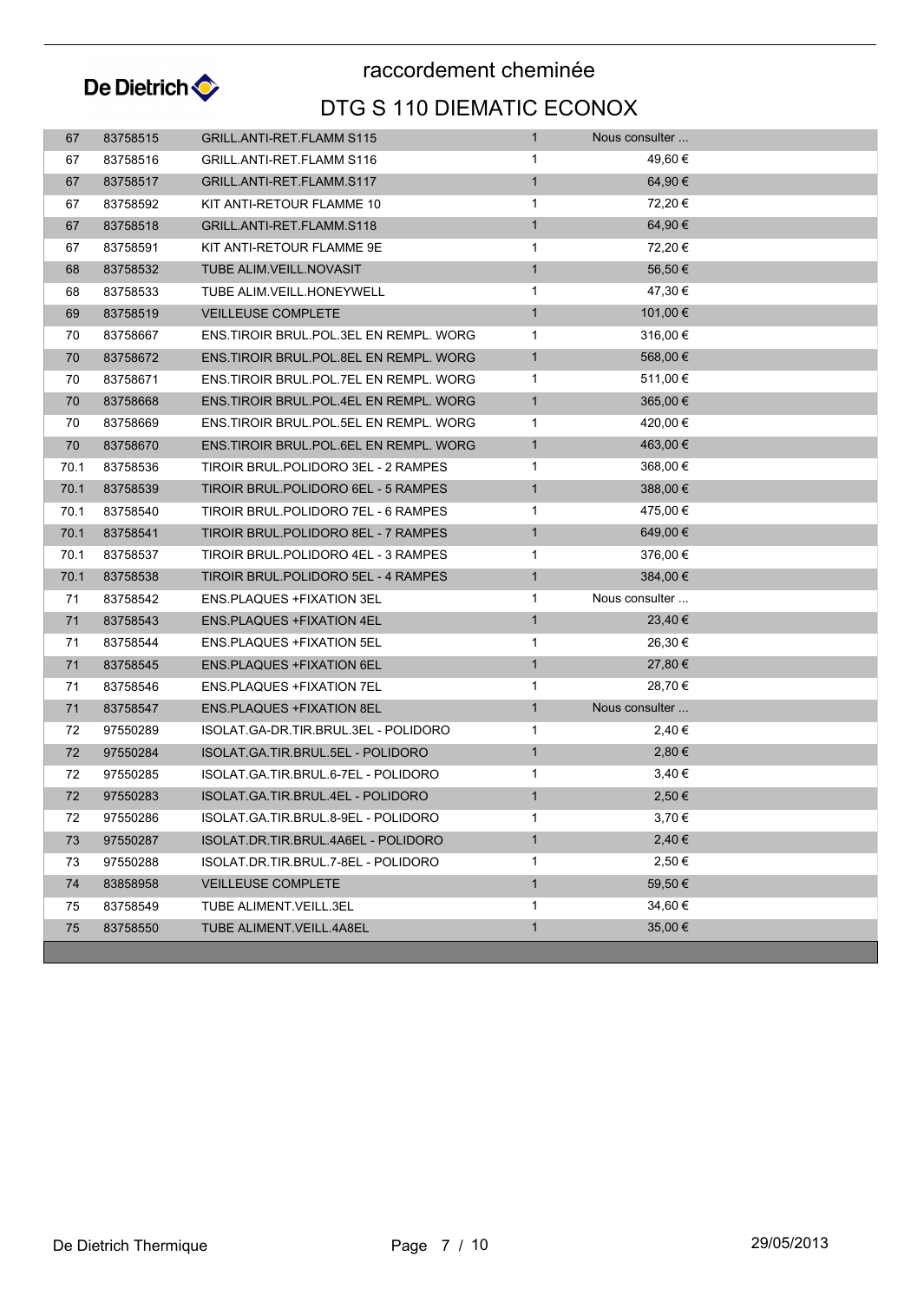

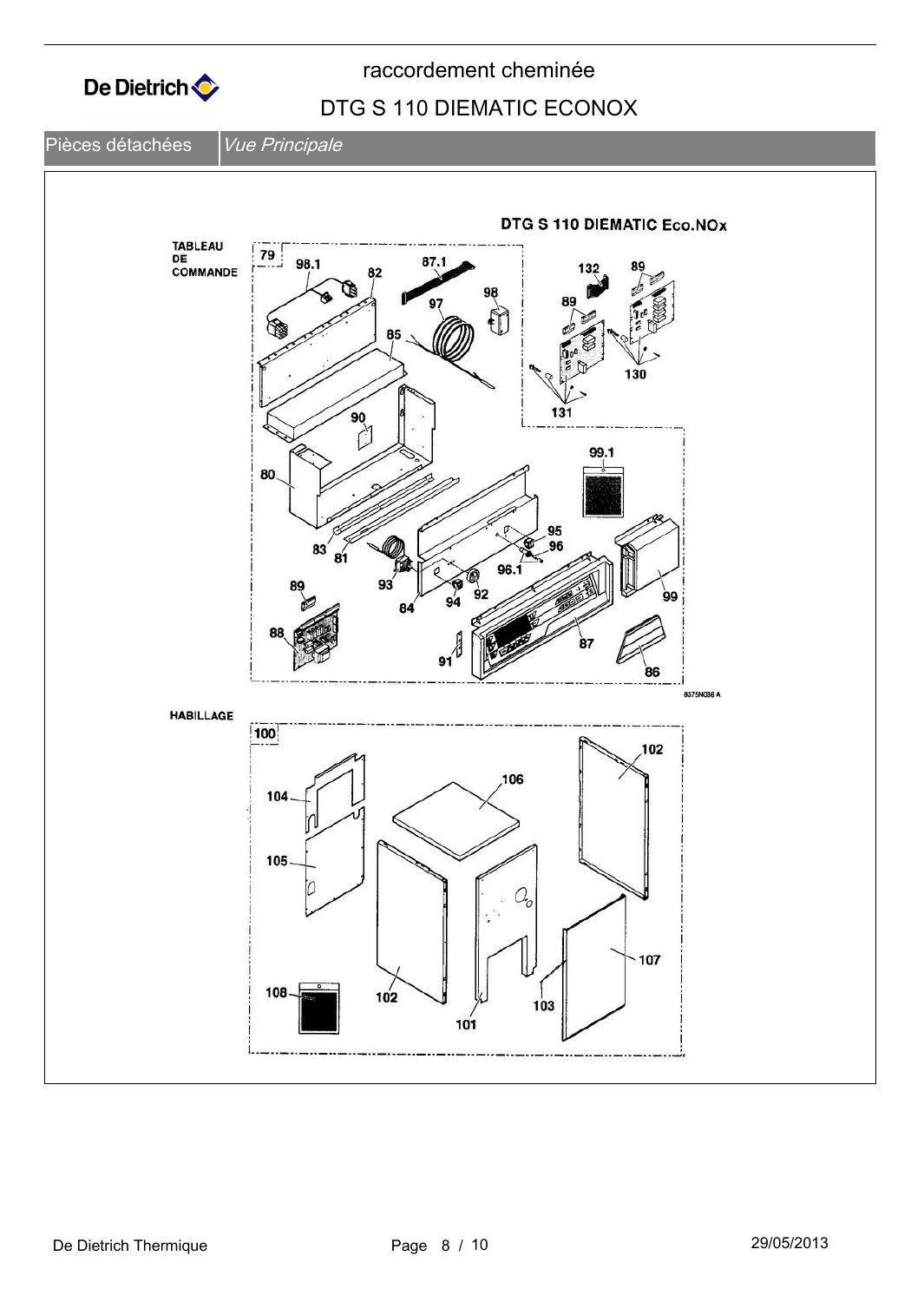

| Réf. | Référence | <b>Description</b>                      | Qté          | <b>Tarif</b>   | Remarques |
|------|-----------|-----------------------------------------|--------------|----------------|-----------|
| 79   | 83758708  | DISP.COMMANDE DIEMATIC                  | 1            | Nous consulter |           |
| 80   | 83758087  | CAISSON ARRIERE T.C.                    | $\mathbf{1}$ | 47,30 €        |           |
| 81   | 83758088  | DESSUS DISP.DE COMMANDE                 | $\mathbf{1}$ | 22,00 €        |           |
| 82   | 83758089  | SUPPORT DE CARTES                       | $\mathbf{1}$ | 28,80 €        |           |
| 83   | 94830102  | CHARNIERE A PIANO AVT02/93              | $\mathbf{1}$ | 7,40 €         |           |
| 84   | 83750539  | TOLE T.C. PARTIE ELECTROM.              | $\mathbf{1}$ | 43,40 €        |           |
| 85   | 83758037  | CAPOT DE PROTECTION                     | 1            | 11,00 €        |           |
| 86   | 97525229  | <b>VOLET DISP.CDE DIEMATIC</b>          | $\mathbf{1}$ | Nous consulter |           |
| 87   | 83758727  | <b>BANDEAU DIEMATIC NEUF</b>            | $\mathbf{1}$ | Nous consulter |           |
| 87.1 | 83755180  | BRETELLE RACCORDEMENT                   | $\mathbf{1}$ | 12,00 €        |           |
| 88   | 83758768  | CARTE PUISSANCE apres 11/93             | $\mathbf{1}$ | Nous consulter |           |
| 89   | 83758770  | KIT CONNECT CART 83758768               | $\mathbf{1}$ | 42,60 €        |           |
| 90   | 83758102  | SUPPORT DE LIMANDE                      | $\mathbf{1}$ | 3,30€          |           |
| 91   | 95317998  | LANGUETTE MISE A LA MASSE               | $\mathbf{1}$ | 2,40€          |           |
| 92   | 97570217  | <b>BOUTON DE REGLAGE</b>                | $\mathbf{1}$ | 5,05€          |           |
| 93   | 85000015  | THERMOSTAT DE REGLAGE                   | $\mathbf{1}$ | 58,40 €        |           |
| 94   | 85000033  | <b>INTERRUPTEUR BIPOLAIRE</b>           | $\mathbf{1}$ | 5,95€          |           |
| 95   | 95325092  | <b>INTERRUPTEUR MOMENTANE BIPOLAIRE</b> | $\mathbf{1}$ | 9,15€          |           |
| 96   | 95340248  | <b>FUSIBLE 3.15A RETARDE</b>            | $\mathbf{1}$ | 1,10 €         |           |
| 96.1 | 96550023  | PORTE-FUSIBLE (2.8X0.5)                 | $\mathbf{1}$ | 3,90 €         |           |
| 96.1 | 96550069  | PORTE-FUSIBLE (4.8 X 0.5)               | $\mathbf{1}$ | 8,15€          |           |
| 97   | 95362410  | SONDE KVT20 LG1000                      | $\mathbf{1}$ | 19,50 €        |           |
| 98   | 95365488  | SONDE EXTERIEURE AF40                   | $\mathbf{1}$ | 84,00 €        |           |
| 98.1 | 83754962  | <b>FAISCEAU BASE DIEM ECON</b>          | $\mathbf{1}$ | 83,00 €        |           |
| 99   | 97525228  | MODULE COMPLEMENTAIRE                   | $\mathbf{1}$ | Nous consulter |           |
| 99.1 | 83758769  | VISSERIE TABLEAU DIEMATIC               | $\mathbf{1}$ | 20,00 €        |           |
| 100  | 83758862  | <b>HABILLAGE COMPLET 3EL</b>            | $\mathbf{1}$ | Nous consulter |           |
| 100  | 83758632  | <b>HABILLAGE COMPLET 9EL</b>            | $\mathbf{1}$ | Nous consulter |           |
| 100  | 83758866  | <b>HABILLAGE COMPLET 7EL</b>            | 1            | Nous consulter |           |
| 100  | 83758865  | HABILLAGE COMPLET 6EL                   | $\mathbf{1}$ | Nous consulter |           |
| 100  | 83758867  | <b>HABILLAGE COMPLET 8EL</b>            | 1            | Nous consulter |           |
| 100  | 83758633  | HABILLAGE COMPLET 10EL                  | $\mathbf{1}$ | Nous consulter |           |
| 100  | 83758863  | HABILLAGE COMPLET 4EL                   | 1            | Nous consulter |           |
| 100  | 83758864  | HABILLAGE COMPLET 5EL                   | $\mathbf{1}$ | Nous consulter |           |
| 101  | 83758877  | PLAQUE FRONTALE CPL 3EL                 | $\mathbf 1$  | Nous consulter |           |
| 101  | 83758636  | PLAQUE FRONTALE CPL 10EL                | $\mathbf{1}$ | Nous consulter |           |
| 101  | 83758878  | PLAQUE FRONTALE CPL 4EL                 | 1            | Nous consulter |           |
| 101  | 83758879  | PLAQUE FRONTALE CPL 5EL                 | $\mathbf{1}$ | Nous consulter |           |
| 101  | 83758880  | PLAQUE FRONTALE CPL 6EL                 | 1            | Nous consulter |           |
| 101  | 83758881  | PLAQUE FRONTALE CPL 7EL                 | $\mathbf{1}$ | Nous consulter |           |
| 101  | 83758882  | PLAQUE FRONTALE CPL 8EL                 | $\mathbf{1}$ | Nous consulter |           |
| 101  | 83758635  | PLAQUE FRONTALE CPL 9EL                 | $\mathbf{1}$ | Nous consulter |           |
| 102  | 83758852  | PANNEAU LATERAL CPL                     | 1            | Nous consulter |           |
| 103  | 94855086  | CHAINETTE L.160                         | $\mathbf{1}$ | 2,80 €         |           |
| 104  | 83758095  | PANNEAU ARR.SUP.3EL APRES 01/93         | 1            | Nous consulter |           |
| 104  | 83758096  | PANNEAU ARR.SUP.4EL APRES 01/93         | $\mathbf{1}$ | Nous consulter |           |
| 104  | 83758097  | PANNEAU ARR.SUP.5EL APRES 01/93         | 1            | Nous consulter |           |
| 104  | 83758100  | PANNEAU ARR.SUP.8EL APRES 01/93         | $\mathbf{1}$ | Nous consulter |           |
| 104  | 83758147  | PANNEAU ARR.SUP.9EL APRES 01/93         | $\mathbf{1}$ | Nous consulter |           |